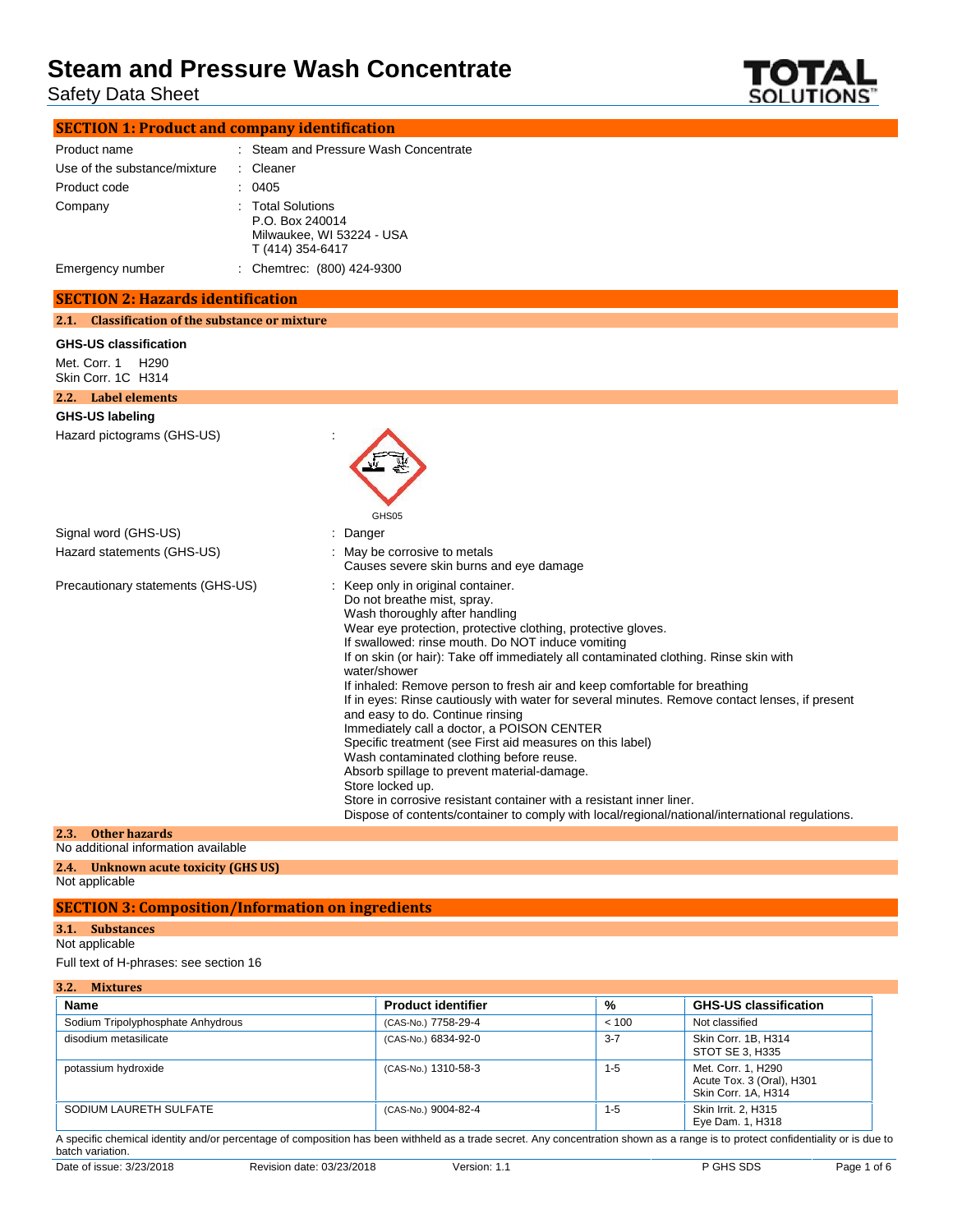Safety Data Sheet



| <b>SECTION 4: First aid measures</b>                                                                  |                                                                                                                                                                                              |
|-------------------------------------------------------------------------------------------------------|----------------------------------------------------------------------------------------------------------------------------------------------------------------------------------------------|
| 4.1. Description of first aid measures                                                                |                                                                                                                                                                                              |
| First-aid measures general                                                                            | : If you feel unwell, seek medical advice (show the label where possible).                                                                                                                   |
| First-aid measures after inhalation                                                                   | Remove victim to fresh air and keep at rest in a position comfortable for breathing.                                                                                                         |
| First-aid measures after skin contact                                                                 | Take off immediately all contaminated clothing and wash it before reuse. Rinse skin with<br>water/shower. If skin irritation occurs: Get medical advice/attention.                           |
| First-aid measures after eye contact                                                                  | Rinse cautiously with water for several minutes. Remove contact lenses, if present and easy to do.<br>Continue rinsing. Immediately call a poison center or doctor/physician.                |
| First-aid measures after ingestion                                                                    | Rinse mouth. Do NOT induce vomiting. Get immediate medical advice/attention.                                                                                                                 |
| Most important symptoms and effects, both acute and delayed<br>4.2.                                   |                                                                                                                                                                                              |
| Symptoms/effects                                                                                      | : Causes severe skin burns and eye damage.                                                                                                                                                   |
| Symptoms/effects after inhalation                                                                     | May cause respiratory irritation.                                                                                                                                                            |
| Symptoms/effects after skin contact                                                                   | Caustic burns/corrosion of the skin.                                                                                                                                                         |
| Symptoms/effects after eye contact                                                                    | Causes serious eye damage. Corrosion of the eye tissue. Permanent eye damage.                                                                                                                |
| Symptoms/effects after ingestion                                                                      | May be harmful if swallowed. Burns to the gastric/intestinal mucosa. Gastrointestinal complaints.<br>Cramps. Nausea.                                                                         |
| Treat symptomatically.                                                                                | 4.3. Indication of any immediate medical attention and special treatment needed                                                                                                              |
|                                                                                                       |                                                                                                                                                                                              |
| <b>SECTION 5: Firefighting measures</b>                                                               |                                                                                                                                                                                              |
| 5.1. Extinguishing media                                                                              |                                                                                                                                                                                              |
| Suitable extinguishing media                                                                          | : All extinguishing media allowed.                                                                                                                                                           |
| Special hazards arising from the substance or mixture<br>5.2.<br>Reactivity                           | : Upon combustion: CO and CO2 are formed.                                                                                                                                                    |
|                                                                                                       |                                                                                                                                                                                              |
| 5.3. Advice for fire fighters<br>Firefighting instructions                                            | : Exercise caution when fighting any chemical fire. Use water spray or fog for cooling exposed                                                                                               |
|                                                                                                       | containers. Take account of environmentally hazardous firefighting water.                                                                                                                    |
| Protection during firefighting                                                                        | : Do not enter fire area without proper protective equipment, including respiratory protection.                                                                                              |
|                                                                                                       |                                                                                                                                                                                              |
| <b>SECTION 6: Accidental release measures</b>                                                         |                                                                                                                                                                                              |
| 6.1. Personal precautions, protective equipment and emergency procedures                              |                                                                                                                                                                                              |
| General measures                                                                                      | : Isolate from fire, if possible, without unnecessary risk.                                                                                                                                  |
| 6.1.1. For non-emergency personnel                                                                    |                                                                                                                                                                                              |
|                                                                                                       |                                                                                                                                                                                              |
| Protective equipment<br>Emergency procedures                                                          | Protective goggles. Gloves. Protective clothing.<br>Evacuate unnecessary personnel. Avoid contact with skin, eyes and clothing. Ventilate spillage area.                                     |
|                                                                                                       |                                                                                                                                                                                              |
| 6.1.2. For emergency responders                                                                       |                                                                                                                                                                                              |
| Protective equipment                                                                                  | Equip cleanup crew with proper protection.                                                                                                                                                   |
| Emergency procedures                                                                                  | Stop leak if safe to do so. Stop release. Ventilate area.                                                                                                                                    |
| 6.2. Environmental precautions<br>Avoid release to the environment. Prevent soil and water pollution. |                                                                                                                                                                                              |
| 6.3. Methods and material for containment and cleaning up                                             |                                                                                                                                                                                              |
| For containment                                                                                       | : Contain released product, pump into suitable containers.                                                                                                                                   |
| Methods for cleaning up                                                                               | This material and its container must be disposed of in a safe way, and as per local legislation.                                                                                             |
| 6.4. Reference to other sections<br>No additional information available                               |                                                                                                                                                                                              |
| <b>SECTION 7: Handling and storage</b>                                                                |                                                                                                                                                                                              |
| 7.1. Precautions for safe handling                                                                    |                                                                                                                                                                                              |
| Precautions for safe handling                                                                         | : Comply with the legal requirements. Do not handle until all safety precautions have been read<br>and understood. Use personal protective equipment as required. Do not eat, drink or smoke |
| Hygiene measures                                                                                      | when using this product. Do not get in eyes, on skin, or on clothing.<br>: Wash thoroughly after handling. Wash contaminated clothing before reuse.                                          |
| 7.2. Conditions for safe storage, including any incompatibilities                                     |                                                                                                                                                                                              |
| <b>Technical measures</b>                                                                             | : Comply with applicable regulations.                                                                                                                                                        |
| Storage conditions                                                                                    | Keep container closed when not in use.                                                                                                                                                       |

Storage area : Meet the legal requirements. Store in a dry area. Store in a cool area.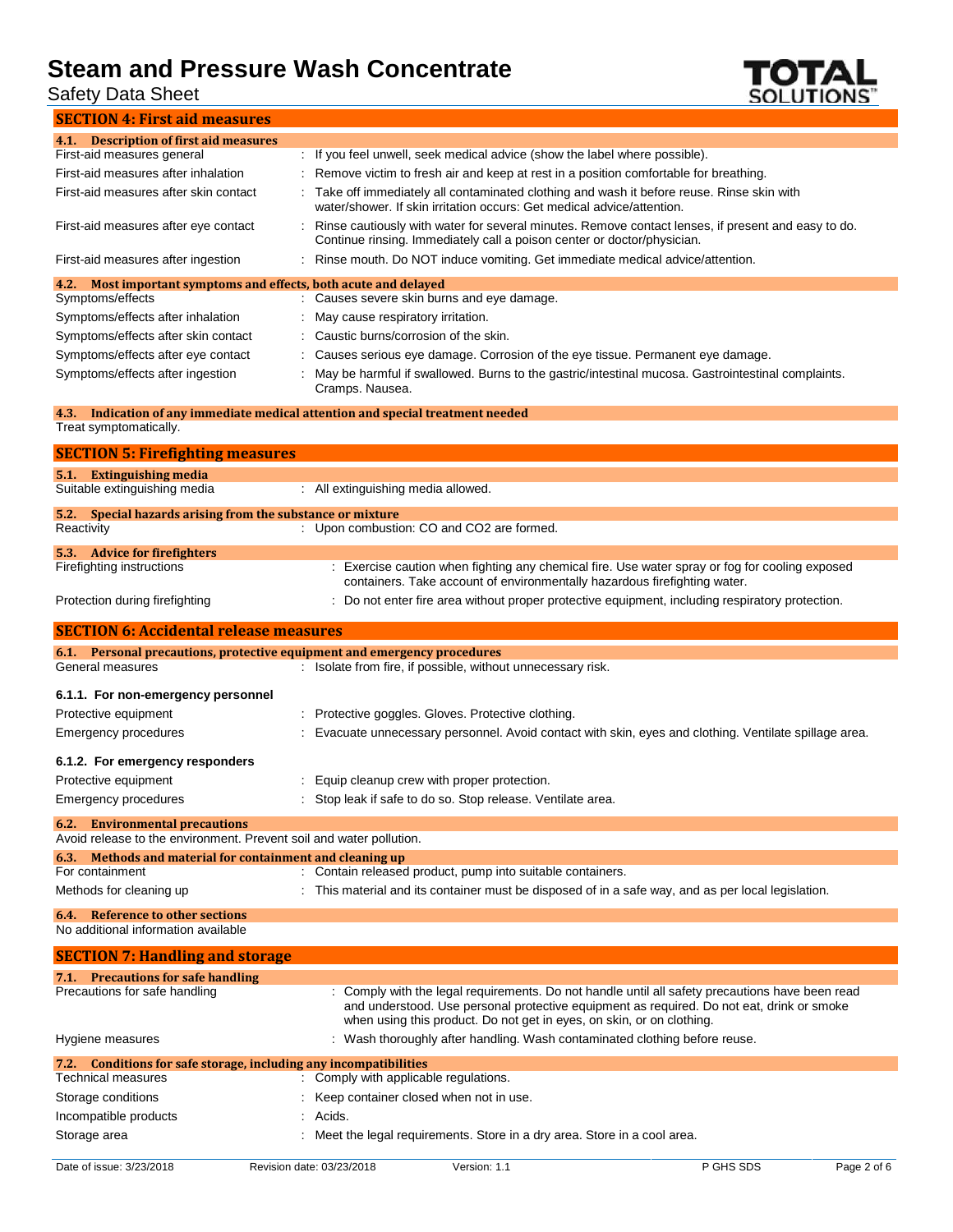Safety Data Sheet

Special rules on packaging : meet the legal requirements. Keep only in original container.

|                                               | <b>SECTION 8: Exposure controls/personal protection</b> |                      |  |
|-----------------------------------------------|---------------------------------------------------------|----------------------|--|
| <b>Control parameters</b><br>8.1.             |                                                         |                      |  |
| SODIUM LAURETH SULFATE (9004-82-4)            |                                                         |                      |  |
| Not applicable                                |                                                         |                      |  |
| disodium metasilicate (6834-92-0)             |                                                         |                      |  |
|                                               |                                                         |                      |  |
| Not applicable                                |                                                         |                      |  |
| Sodium Tripolyphosphate Anhydrous (7758-29-4) |                                                         |                      |  |
| Not applicable                                |                                                         |                      |  |
| potassium hydroxide (1310-58-3)               |                                                         |                      |  |
| <b>ACGIH</b>                                  | ACGIH Ceiling (mg/m <sup>3</sup> )                      | $2 \text{ mg/m}^3$   |  |
| <b>ACGIH</b>                                  | Remark (ACGIH)                                          | URT, eye, & skin irr |  |

# **8.2. Exposure controls**

: Use appropriate personal protective equipment when risk assessment indicates this is necessary. Gloves. Safety glasses. Protective clothing.



| Physical state                              | : Liquid                   |
|---------------------------------------------|----------------------------|
| Appearance                                  | : Clear, colorless liquid. |
| Odor                                        | : slight detergent odor    |
| Odor threshold                              | : No data available        |
| рH                                          | $: 12 - 14$                |
| Melting point                               | : No data available        |
| Freezing point                              | : No data available        |
| Boiling point                               | : No data available        |
| Flash point                                 | $:$ > 200 °F Closed Cup    |
| Relative evaporation rate (butyl acetate=1) | : No data available        |
| Flammability (solid, gas)                   | : No data available        |
| <b>Explosion limits</b>                     | : No data available        |
| Explosive properties                        | : No data available        |

**SECTION 9: Physical and chemical properties 9.1. Information on basic physical and chemical properties**

| <b>Explosive properties</b>     | No data available   |
|---------------------------------|---------------------|
| Oxidizing properties            | : No data available |
| Vapor pressure                  | : No data available |
| Relative density                | : No data available |
| Relative vapor density at 20 °C | : No data available |
| Specific gravity / density      | : 1.11 g/ml         |
| Solubility                      | : Soluble in water. |
| Log Pow                         | : No data available |
| Log Kow                         | : No data available |
| Auto-ignition temperature       | : No data available |
| Decomposition temperature       | : No data available |
| Viscosity                       | : No data available |
| Viscosity, kinematic            | : No data available |
| Viscosity, dynamic              | : No data available |
| VOC content                     | : $< 0.5 \%$        |

### **SECTION 10: Stability and reactivity**

| 10.1. Reactivity                        |
|-----------------------------------------|
| Upon combustion: CO and CO2 are formed. |

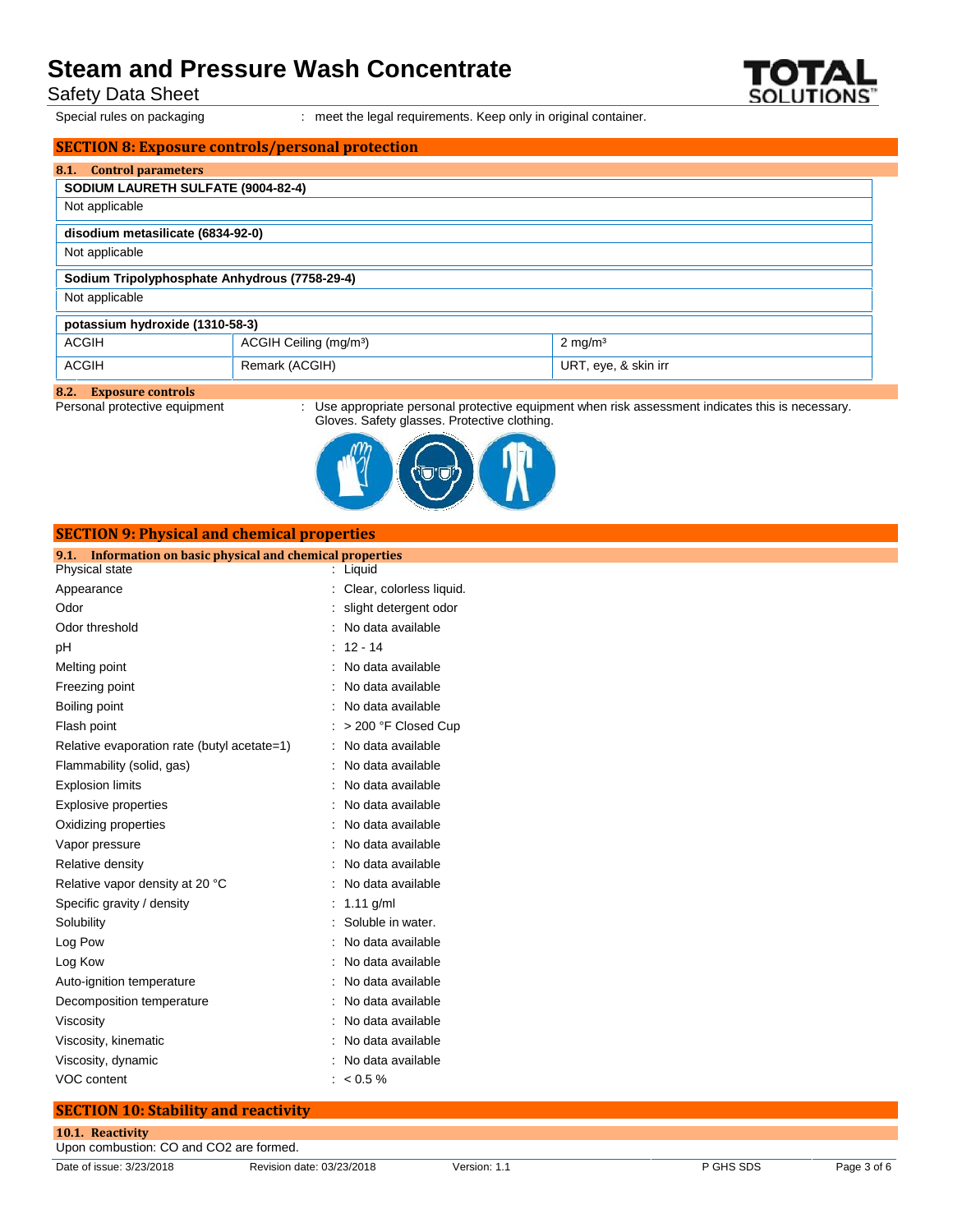### Safety Data Sheet



| Salely Dala Sheel                                                                |                                                                                                                      | SOLUTIONS |
|----------------------------------------------------------------------------------|----------------------------------------------------------------------------------------------------------------------|-----------|
| 10.2. Chemical stability                                                         |                                                                                                                      |           |
| No additional information available                                              |                                                                                                                      |           |
| 10.3. Possibility of hazardous reactions<br>Refer to section 10.1 on Reactivity. |                                                                                                                      |           |
| 10.4. Conditions to avoid                                                        |                                                                                                                      |           |
| No additional information available                                              |                                                                                                                      |           |
| 10.5. Incompatible materials<br>No additional information available              |                                                                                                                      |           |
| 10.6. Hazardous decomposition products                                           | Under normal conditions of storage and use, hazardous decomposition products should not be produced.                 |           |
| <b>SECTION 11: Toxicological information</b>                                     |                                                                                                                      |           |
| 11.1. Information on toxicological effects                                       |                                                                                                                      |           |
| Acute toxicity                                                                   | : Not classified                                                                                                     |           |
| potassium hydroxide (1310-58-3)                                                  |                                                                                                                      |           |
| LD50 oral rat                                                                    | 273 mg/kg (Rat)                                                                                                      |           |
| ATE CLP (oral)                                                                   | 273 mg/kg body weight                                                                                                |           |
| Skin corrosion/irritation                                                        | : Causes severe skin burns and eye damage.                                                                           |           |
|                                                                                  | pH: 12 - 14                                                                                                          |           |
| Serious eye damage/irritation                                                    | Not classified                                                                                                       |           |
|                                                                                  | pH: 12 - 14                                                                                                          |           |
| Respiratory or skin sensitization                                                | Not classified                                                                                                       |           |
| Germ cell mutagenicity                                                           | Not classified                                                                                                       |           |
| Carcinogenicity                                                                  | Not classified                                                                                                       |           |
| Reproductive toxicity                                                            | Not classified                                                                                                       |           |
| Specific target organ toxicity – single exposure :                               | Not classified                                                                                                       |           |
| Specific target organ toxicity - repeated<br>exposure                            | : Not classified                                                                                                     |           |
| Aspiration hazard                                                                | Not classified                                                                                                       |           |
| Symptoms/effects after inhalation                                                | May cause respiratory irritation.                                                                                    |           |
| Symptoms/effects after skin contact                                              | Caustic burns/corrosion of the skin.                                                                                 |           |
| Symptoms/effects after eye contact                                               | Causes serious eye damage. Corrosion of the eye tissue. Permanent eye damage.                                        |           |
| Symptoms/effects after ingestion                                                 | May be harmful if swallowed. Burns to the gastric/intestinal mucosa. Gastrointestinal<br>complaints. Cramps. Nausea. |           |

Likely routes of exposure **interpretate and example 2** Skin and eye contact

| <b>SECTION 12: Ecological information</b>  |                                   |
|--------------------------------------------|-----------------------------------|
| 12.1. Toxicity                             |                                   |
| potassium hydroxide (1310-58-3)            |                                   |
| LC50 fish 1                                | 80 mg/l (96 h, Gambusia affinis)  |
| 12.2. Persistence and degradability        |                                   |
| potassium hydroxide (1310-58-3)            |                                   |
| Persistence and degradability              | Biodegradability: not applicable. |
| Biochemical oxygen demand (BOD)            | Not applicable                    |
| Chemical oxygen demand (COD)               | Not applicable                    |
| <b>ThOD</b>                                | Not applicable                    |
| BOD (% of ThOD)                            | Not applicable                    |
| 12.3. Bioaccumulative potential            |                                   |
| potassium hydroxide (1310-58-3)            |                                   |
| Bioaccumulative potential                  | Not bioaccumulative.              |
| <b>SECTION 13: Disposal considerations</b> |                                   |
| 13.1. Waste treatment methods              |                                   |

### recommendations

Product/Packaging disposal

: Dispose in a safe manner in accordance with local/national regulations.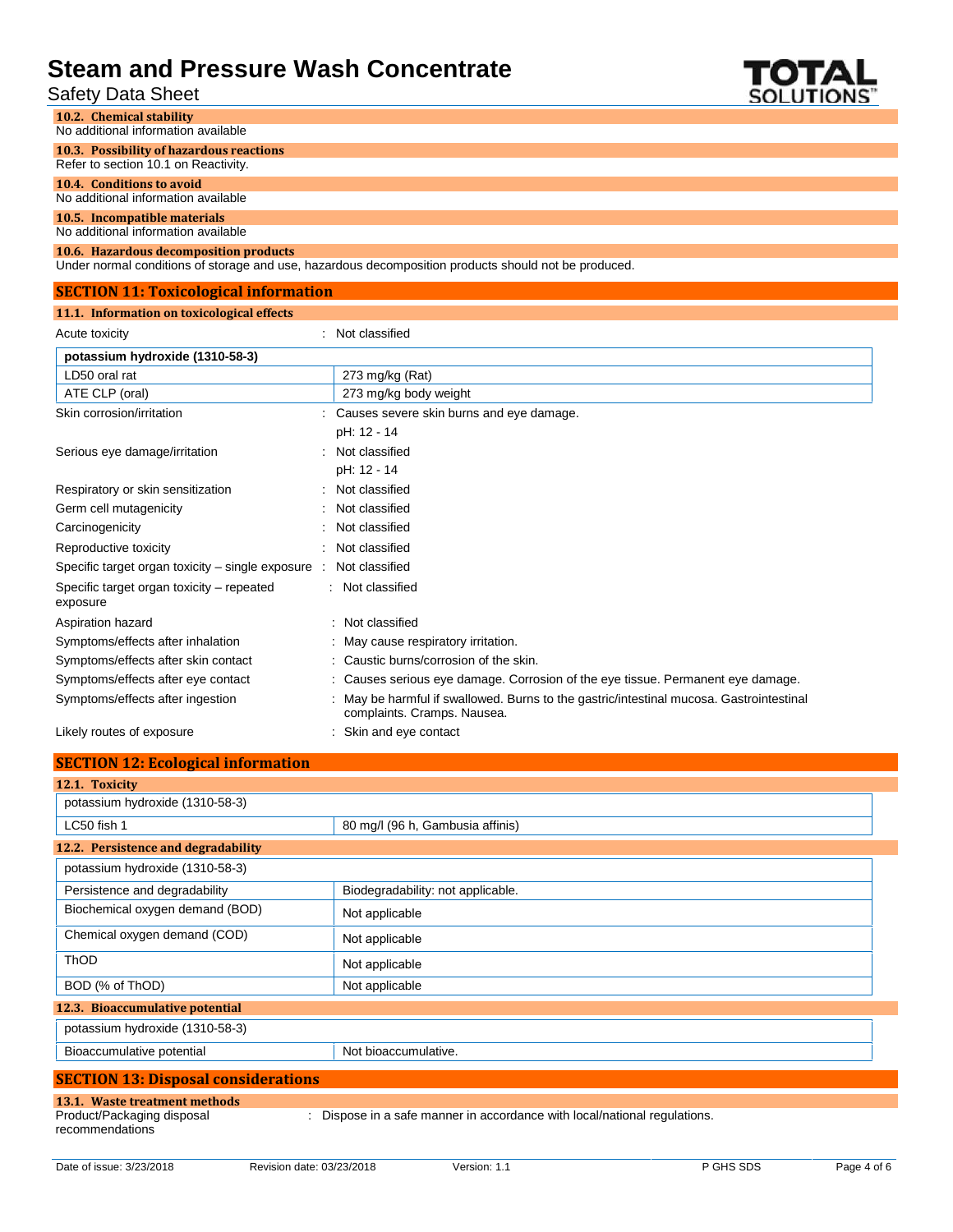Safety Data Sheet

### **SECTION 14: Transport information**

**Department of Transportation (DOT)**

| : NA1760 Compounds, cleaning liquid (Potassium Hydroxide), 8, III<br>Transport document description<br>UN-No.(DOT)<br>: NA1760<br>Proper Shipping Name (DOT)<br>: Compounds, cleaning liquid                                                                                                                                                           |
|--------------------------------------------------------------------------------------------------------------------------------------------------------------------------------------------------------------------------------------------------------------------------------------------------------------------------------------------------------|
|                                                                                                                                                                                                                                                                                                                                                        |
|                                                                                                                                                                                                                                                                                                                                                        |
|                                                                                                                                                                                                                                                                                                                                                        |
| : 8 - Class 8 - Corrosive material 49 CFR 173.136<br>Class (DOT)                                                                                                                                                                                                                                                                                       |
| Hazard labels (DOT)<br>: 8 - Corrosive                                                                                                                                                                                                                                                                                                                 |
| <b>CORROSIVE</b>                                                                                                                                                                                                                                                                                                                                       |
| : III - Minor Danger<br>Packing group (DOT)                                                                                                                                                                                                                                                                                                            |
| DOT Packaging Non Bulk (49 CFR 173.xxx)<br>: 203                                                                                                                                                                                                                                                                                                       |
| DOT Packaging Bulk (49 CFR 173.xxx)<br>: 241                                                                                                                                                                                                                                                                                                           |
| <b>DOT Symbols</b><br>: D - Proper shipping name for domestic use only, or to and from Canada, G - Identifies PSN requiring<br>a technical name                                                                                                                                                                                                        |
| DOT Special Provisions (49 CFR 172.102)<br>: IB3,N37,T7,TP1,TP28                                                                                                                                                                                                                                                                                       |
| DOT Packaging Exceptions (49 CFR<br>: 154<br>173.xxx                                                                                                                                                                                                                                                                                                   |
| DOT Quantity Limitations Passenger<br>: 5L<br>aircraft/rail (49 CFR 173.27)                                                                                                                                                                                                                                                                            |
| DOT Quantity Limitations Cargo aircraft<br>: 60 L<br>only (49 CFR 175.75)                                                                                                                                                                                                                                                                              |
| DOT Vessel Stowage Location<br>: A                                                                                                                                                                                                                                                                                                                     |
| DOT Vessel Stowage Other<br>: 40 - Stow "clear of living quarters"                                                                                                                                                                                                                                                                                     |
| <b>Additional information</b>                                                                                                                                                                                                                                                                                                                          |
| When transported by ground, this product may be eligible to be shipped as a Limited Quantity or<br>Other information<br>Consumer Commodity ORM-D utilizing the exception found at 49 CFR 173.154. If any alteration of<br>packaging, product, or mode of transportation is further intended, different shipping names and<br>labeling may be required. |
| <b>ADR</b><br>No additional information available                                                                                                                                                                                                                                                                                                      |
|                                                                                                                                                                                                                                                                                                                                                        |
| <b>Transport by sea</b><br>No additional information available                                                                                                                                                                                                                                                                                         |

#### **Air transport**

No additional information available

### **SECTION 15: Regulatory information**

All components of this product are listed, or excluded from listing, on the United States Environmental Protection Agency Toxic Substances Control Act (TSCA) inventory

This product or mixture does not contain a toxic chemical or chemicals in excess of the applicable de minimis concentration as specified in 40 CFR §372.38(a) subject to the reporting requirements of section 313 of Title III of the Superfund Amendments and Reauthorization Act of 1986 and 40 CFR Part 372.

| Sodium Tripolyphosphate Anhydrous (7758-29-4)                               |         |  |  |
|-----------------------------------------------------------------------------|---------|--|--|
| Not subject to reporting requirements of the United States SARA Section 313 |         |  |  |
|                                                                             |         |  |  |
| CERCLA RQ                                                                   | 5000 lb |  |  |
|                                                                             |         |  |  |
| potassium hydroxide (1310-58-3)                                             |         |  |  |
|                                                                             |         |  |  |

| Not subject to reporting requirements of the United States SARA Section 313 |         |  |
|-----------------------------------------------------------------------------|---------|--|
|                                                                             |         |  |
| CERCLA RQ                                                                   | 1000 lb |  |
|                                                                             |         |  |

WARNING This product can expose you to ethylene oxide, which is known to the State of California to cause cancer and birth defects or other reproductive harm. For more information go to www.P65Warnings.ca.gov.

**SOLUTIONS**